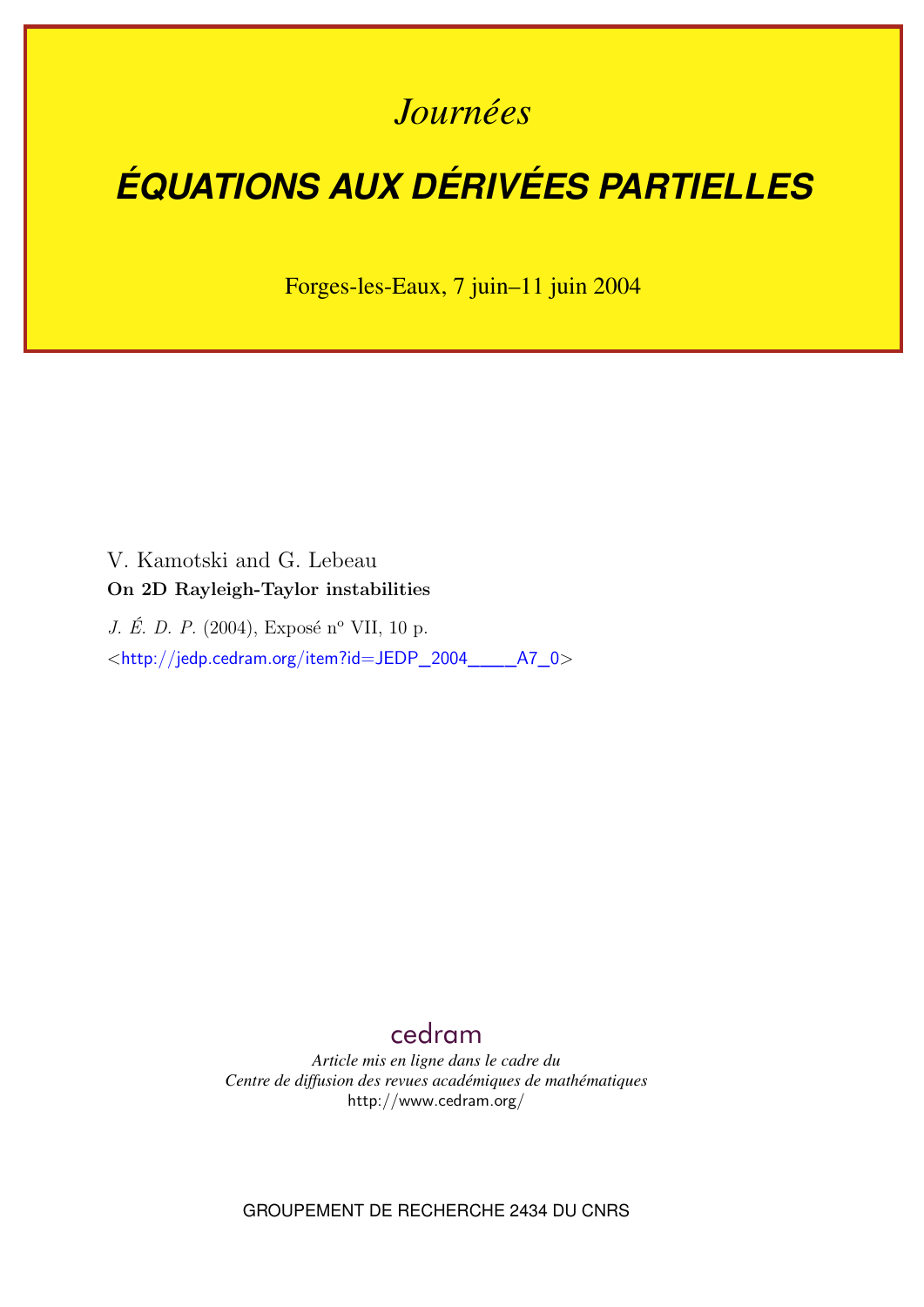Journées Équations aux dérivées partielles Forges-les-Eaux, 7 juin–11 juin 2004 GDR 2434 (CNRS)

## On 2D Rayleigh-Taylor instabilities

V. Kamotski G. Lebeau

#### 1. Introduction

Consider in the plane the flow in the gravity field of two ideal incompressible fluids of constant densities  $\rho^{\pm} > 0$ , with  $\rho^+ \neq \rho^-$ . Velocity field satisfies the Euler equation

$$
\frac{\partial \rho u}{\partial t} + u \cdot \nabla \rho u = -\nabla p + \rho g \tag{1}
$$

$$
\text{div } u = 0 \tag{2}
$$

$$
\rho_t + \text{div} \, (\rho u) = 0 \tag{3}
$$

with initial data

$$
u(x,0) = u_0(x). \t\t(4)
$$

We suppose, that  $u_0(x)$  satisfies the continuity equation (2), and the assumption that vorticity  $\omega_0(x) = \text{rot } u_0$  is concentrated on some curve  $\Sigma_0$  separating the two fluids, i.e. we suppose  $\Sigma_0$  splits the plane into two domains  $\Omega_+^0$  and  $\Omega_-^0$ , in which the fluids have constant densities  $\rho_+$  and  $\rho_-$  respectively. So we have

$$
\omega_0 = \Omega \delta_{\Sigma_0} \tag{5}
$$

with  $\Omega = [u_{\parallel}]$  being the jump of the tangent to  $\Sigma_0$  component of velocity. Applying the rot operator to (1) we find that vorticity  $\omega = \partial_x u^y - \partial_y u^x$  is formally constant along the flow in each subdomain where  $\rho$  is constant:

$$
\partial_t \omega + u \cdot \nabla \omega = 0 \tag{6}
$$

Thus for  $t > 0$  one expects the vorticity to remain concentrated on some curve  $\Sigma_t$ , with a time dependant curve  $\Sigma_t$  separating the two fluids.

This problem is known as the Rayleigh-Taylor instability problem. It has been shown in [SS85] that in the case of a periodic interface close to a flat line and with analytic data  $\Omega, \Sigma_0$ , this problem is locally in time well posed. This result of local analytical well-posedness can be extended to the case of arbitrary analytical initial data, not necessarily small.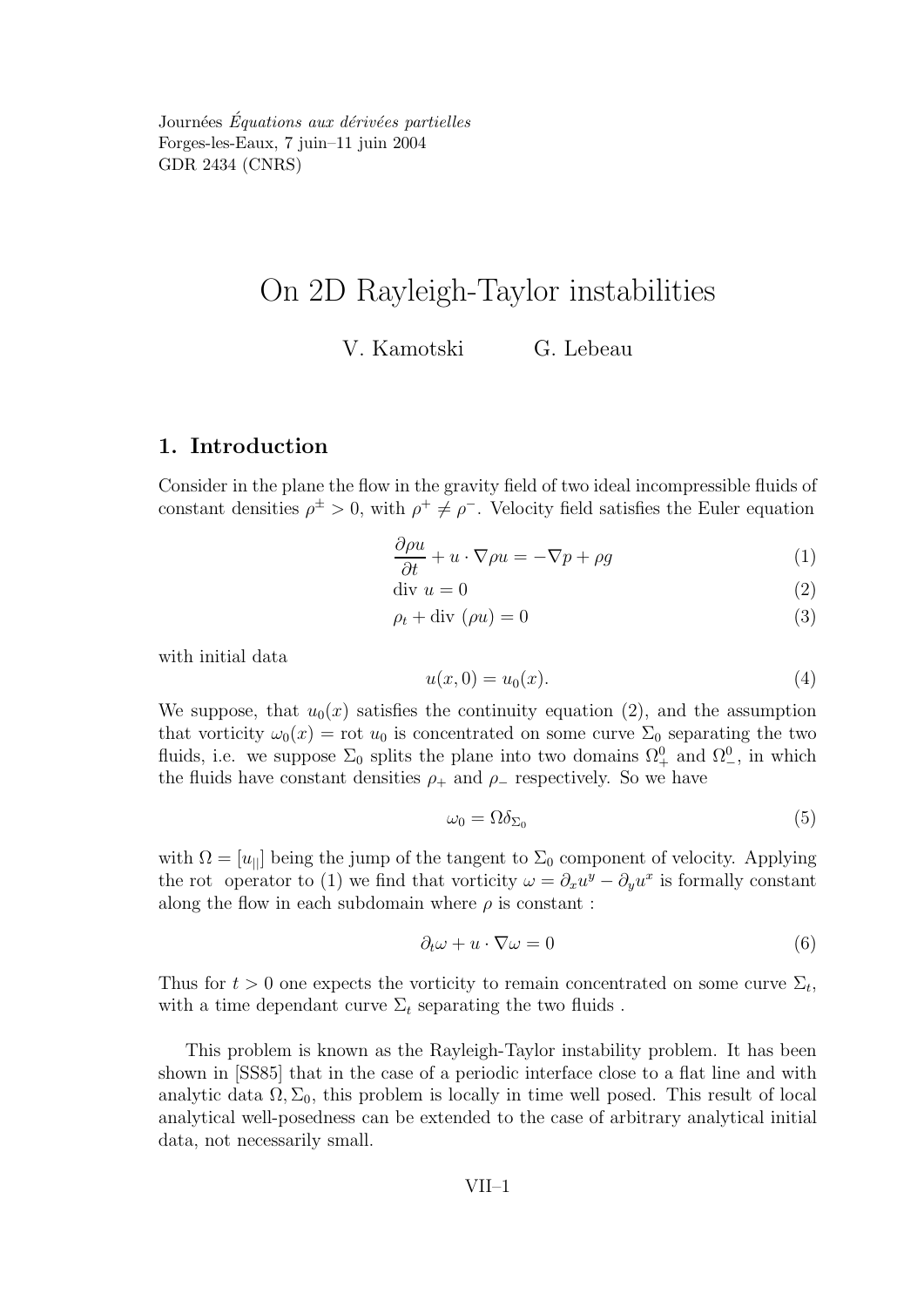Considering a related problem of Kelvin-Helmholtz instability, i.e in the case  $\rho_{+} = \rho_{-}$ ,  $q = 0$ , in [Leb02] and [Wu], it has been proved that the evolution problem of the vortex sheet is strongly ill-posed in the sense that if  $\Omega$  does not vanish, analyticity of the data is a necessary condition to get a local in time solution with a  $C^{1+\alpha}$  interface  $\Sigma$  with  $\alpha > 0$ . On the other hand it is well known that 2D water wave problem (in a sense, it is the case  $\rho_0 = 0$ ) is well posed in Sobolev spaces. We shown in this paper, nonetheless, that results on Kelvin-Helmholtz instability apply to this more involved Rayleigh-Taylor case. The following result holds

**Theorem 1.1.** Suppose  $\Sigma = \{(x,t) : x \in \Sigma_t, t \in (-T,T)\} \in C^{1+\alpha}$  with some  $\alpha > 0$  and  $\Sigma_t$  is a simple closed curve for all  $t \in (-T, T)$ . Suppose also, that  $u \in L^{\infty}_{loc}((-T,T); L^{2}_{loc}(\mathbb{R}^{2}))$  is a weak solution of (1)-(3), satisfying

$$
\begin{cases}\n\operatorname{rot}(u) = \Omega(t, s)\delta_{\Sigma_t}; \\
\lim_{|x, y| \to \infty} u(t, x, y) = 0\n\end{cases}
$$
\n(7)

and an assumption, that

$$
\exists c_0 > 0 \quad \forall (t, s) \quad c_0 \le \Omega(t, s) \le 1/c_0,\tag{8}
$$

then  $\Sigma$  and  $\Omega$  are  $C^{\infty}$  smooth . If moreover, the jump of the tangent to  $\Sigma$  impulse  $w = [\rho u_{\parallel}] = \rho_+ u_{+,\parallel} - \rho_- u_{-,\parallel}$  doesn't vanish, then for each t, the data  $\Sigma(t)$  and  $\Omega(t)$ are analytic in s.

Thus we see, that the Cauchy problem associated with the Rayleigh-Taylor instability is strongly ill posed in the Hadamard sense. We deduce this result from a stronger local one:

Theorem 1.2.  $Suppose \Sigma = \{(x,t) : t \in (-T,T), x = r(t,s)\}\$ with  $r(t,s) \in C^{\nu}((-T,T); C^{1+\alpha}(s))$  for some  $\nu > 0, \alpha > 0$ . Let  $\tilde{U} = (-T,T) \times$  $U \subset \mathbb{R}^3$  be a vicinity of  $(t_0, r(t_0, s_0)) \in \Sigma$ . Suppose  $u \in L^{\infty}_{loc}((-T,T); L^2_{loc}(U)) \cap$  $C^{\nu}((-T,T);{\cal D}'(U))$  is a weak solution of (1)-(3), satisfying in  $\tilde{U}$  for some  $\Omega \in$  $C^{\nu}(t; C^{\alpha}(s))$ 

$$
rot u = \Omega(t, s)\delta_{\Sigma}
$$
\n(9)

then if  $\Omega(t_0, s_0) \neq 0$ , there exist  $\varepsilon > 0$  such that one has  $r \in C^{1+\nu}(|t-t_0| < \varepsilon; C^{\infty}(s_0-\varepsilon, s_0+\varepsilon))$  and  $\Omega(t,s) \in C^{\nu}(|t-t_0| < \varepsilon; C^{\infty}(s_0-\varepsilon))$  $\varepsilon, s_0 + \varepsilon$ ).

We expect that local analyticity in  $s$  is true under the hypothesis of the theorem 1.2. The above result shows that there is no hope to solve the local Cauchy problem associated with the Rayleigh Taylor instability in reasonable spaces, no matter the sign of  $\rho^+ - \rho^-$  and gravity is. This situation is thus different from the water-wave problem, i.e the evolution of a single fluid with free boundary under gravity, which corresponds to the limiting case  $\rho^+ = 0$ . One should note here that, the condition  $\rho^{\pm} \neq 0$  is essential in the verification of ellipticity of the local problem. It will be of great interest to analyse the surface tension effect in the problem in order to get local solvability in Sobolev spaces.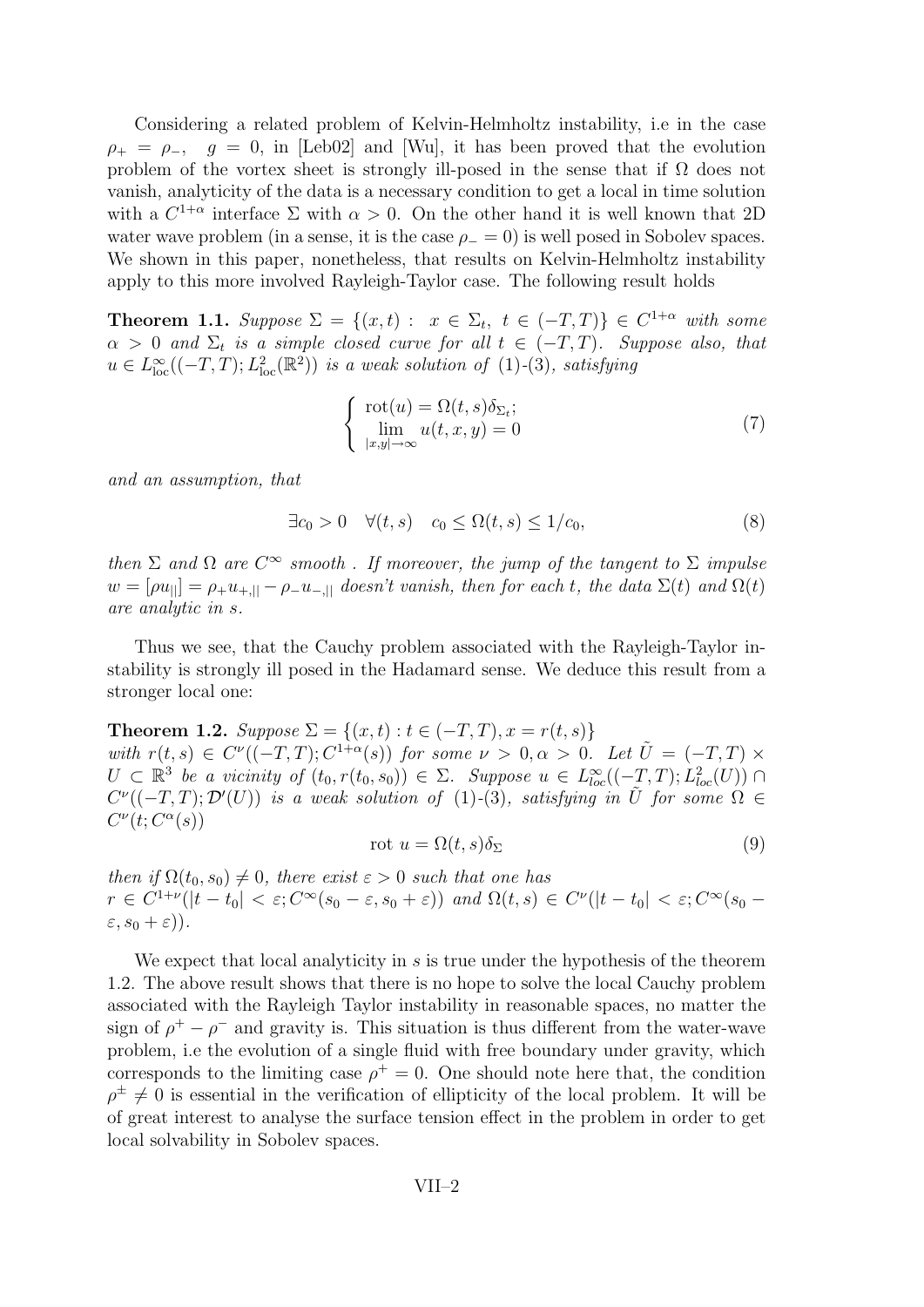In this paper we present mostly sketches of the proofs, referring to [LK04] for details. We first reduce the problem to an evolution equation on the vortex sheet, and we distinguish the global and local cases. We then prove the local theorem 1.2. The key point in the proof is to reduce the problem to an elliptic one, using paradifferential calculus. In order to perform this reduction, we introduce a suitable local parametrization of the vortex, taking advantage of the galilean invariance of the problem. We then deduce from the local theorem global smoothness and analyticity under the hypothesis of the theorem 1.1. In all the paper, we work with Hölder spaces  $C^{\nu}(t; C_s^{\alpha})$  with non integer values  $\nu$ ,  $\alpha$ .

#### 2. Reduction to the problem on the vortex sheet

Let  $u$  be a weak solution of the Euler equations satisfying the hypothesis of theorem 1.1. Let us introduce  $(t, s) \mapsto (t, r(t, s)) \in \mathbb{R}^3$  a parametrization of the hypersurface  $\Sigma$ , with  $r \in C^{1+\alpha}$  such that  $\|\frac{\partial r}{\partial s}(t,s)\| \equiv 1$ ; the variable s is the arc-length parameter on the curve  $\Sigma_t$ ; Let

$$
\tau(t,s) = \frac{\partial r}{\partial s}(t,s) , \ \nu(t,s) = R_{\pi/2}(\tau(t,s))
$$
\n(10)

be the unit tangent and perpendicular vectors to  $\Sigma_t$ , where  $R_{\pi/2}$  is the  $\pi/2$  rotation in the plane. The functions  $\tau$  and  $\nu$  belong to  $C^{\alpha}$ .

The Biot-Savart law reads in this situation as follows:

$$
u(t,Q) = R_{\pi/2} \frac{1}{2\pi} \int \frac{Q - r(t,s)}{\|Q - r(t,s)\|^2} \Omega(t,s) ds \quad (t,Q) \notin \Sigma.
$$
 (11)

Let  $u_{\pm}$  be the restriction of u to  $\Omega_{\pm}$ . The vector fields  $u_{\pm}$  are harmonic in  $(x, y)$ . Classical potential theory, and  $\Omega \in L^{\infty}$  imply that the traces  $u_{\pm}|_{\Sigma}$  exist and belongs to  $L_t^{\infty}(L_s^p)$  for any p. Let us denote

$$
u_{\pm,s} = u_{\pm}|_{\Sigma}.\tau \; ; \; u_{\pm,n} = u_{\pm}|_{\Sigma}. \nu \tag{12}
$$

The conservation laws div  $(u) = 0$ ,  $\rho_t + \text{div}(\rho u) = 0$ , and  $\text{rot}(u) = \Omega(t, s)\delta_{\Sigma_t}$  imply

$$
[u_n] = 0 \tag{13}
$$

$$
[\rho](\partial_t r \cdot \nu - u_n) = 0 \tag{14}
$$

$$
[u_s] = \Omega(t, s) \tag{15}
$$

Here, as usual, we use square brackets to denote the jump of a value when crossing the interface, and angle brackets for the mean value:  $[f](s) = f_+(s, 0)$  $f_-(s, 0), \langle f \rangle(s) = (f_+(s, 0) + f_-(s, 0))/2.$ 

Applying the rot operator to the Euler equation, and evaluating the result in weak formulation we obtain:

$$
\frac{\partial}{\partial t}[\rho u_s] - \partial_s \left( [\rho u_s] \partial_t r \cdot \tau + \frac{1}{2} \left[ \rho (u_n^2 - u_s^2) \right] \right) = [\rho] g \cdot \tau \tag{16}
$$

$$
\partial_t r \cdot \nu - u_n = 0 \tag{17}
$$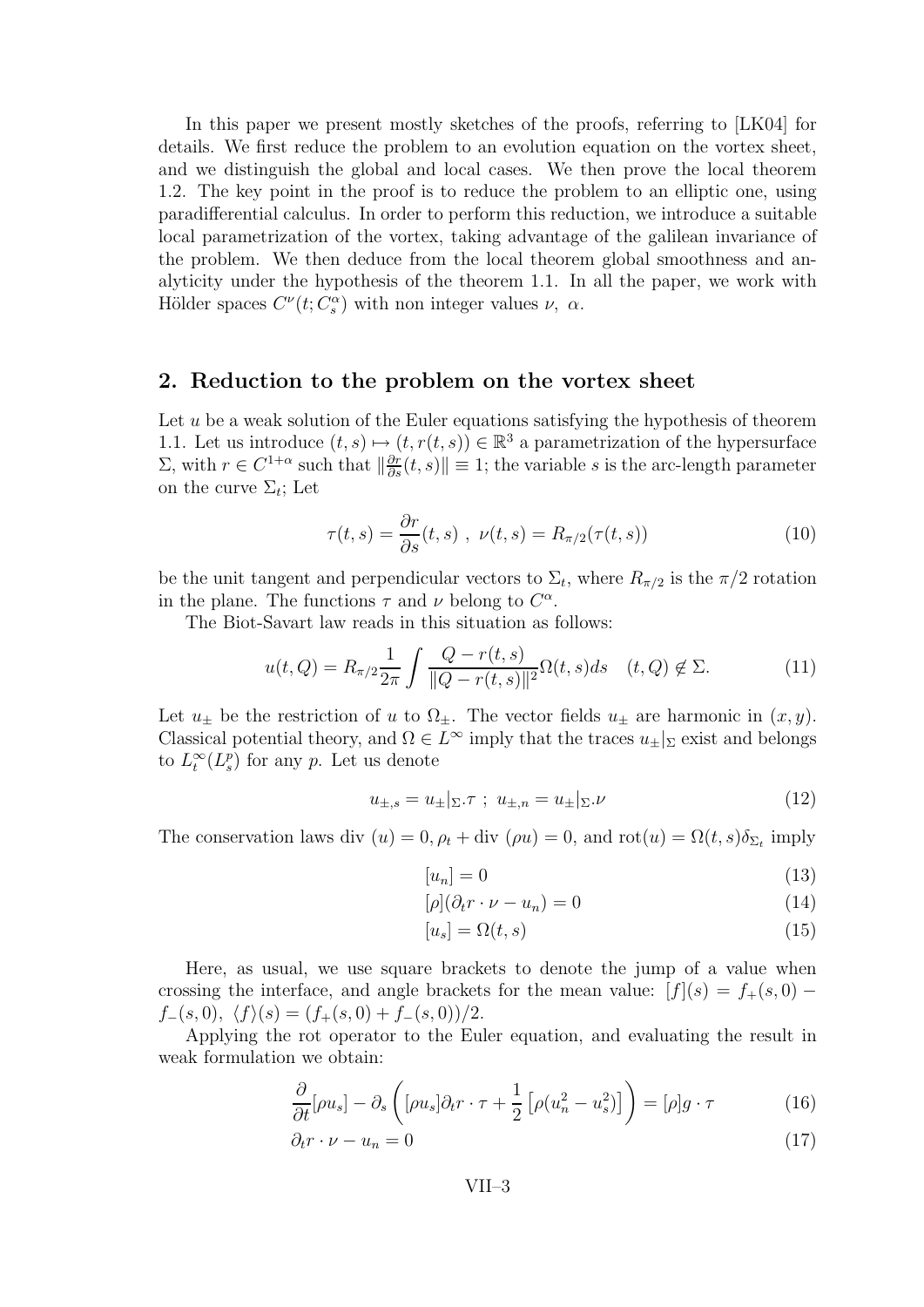We introduce the notations  $v = \langle u \rangle, w = [\rho u_s]$ . Note, that in complex representation  $r = x + iy \in \mathbb{C}$  and  $\overline{v}$  denoting the complex conjugate of v

$$
we have \overline{v}(t,s) = \frac{1}{2i\pi} \text{v.p.} \int \frac{\Omega(t,s')}{r(t,s) - r(t,s')} \, ds'. \tag{18}
$$

In (18) the integral is understood in the sense of the principal value, but in fact it's only the normal component that is involved in the singular integral, indeed, for the tangent one we have the regular representation ( $\tau = \partial_s r, \nu = i\tau$ )

$$
v_s(t,s) = \frac{1}{2\pi} \int Im\left(\frac{\partial_s r(t,s)\Omega(t,s')}{r(t,s) - r(t,s')}\right) ds'
$$
\n(19)

We may look at the right-hand side, as an integral operator (depending on  $r$ ) applied to Ω, let us define

$$
K\{r\}f = \frac{-1}{2\pi} \int Im(\frac{\partial_s r(s)f(s')}{r(s) - r(s')}) ds'. \tag{20}
$$

So (19) now reads as  $v_s = -K\Omega$ . Next, substituting the latter into identity

$$
\Omega = \frac{1}{\langle \rho \rangle} (w - [\rho] v_s), \tag{21}
$$

we obtain

$$
\Omega - \frac{[\rho]}{\langle \rho \rangle} K\{r\} \Omega = \frac{1}{\langle \rho \rangle} w,\tag{22}
$$

which is a solvable equation with respect to  $\Omega$ . Indeed, one has the following

**Lemma 2.1.** Suppose, that  $r(s) \in C^{1+\alpha}$  with some positive  $\alpha > 0$ , then  $K\{r\}$  as operator  $C^{\beta} \to C^{\beta}$  is a compact one for  $\beta \leq \alpha$ ; moreover, its spectrum allows more detailed description:  $\sigma K\{r\} \subset \left(-\frac{1}{2}\right)$  $\frac{1}{2}, \frac{1}{2}$  $\frac{1}{2}$ .

This result due to  $|[\rho]| < 2\langle \rho \rangle$  implies that operator  $\mathbb{I} - \frac{[\rho]}{\langle \rho \rangle} K\{r\}$  is an invertible one, and so

$$
\Omega = \left(\mathbb{I} - \frac{[\rho]}{\langle \rho \rangle} K\{r\}\right)^{-1} \frac{1}{\langle \rho \rangle} w.
$$
\n(23)

The core of the argument is the analysis of the singular integrals in above expressions. Let  $J\{z,\Omega\}$  be the linear operator in  $\Omega$ , depending on z, defined by

$$
J\{z,\Omega\}(\lambda) = \text{v.p.} \int \frac{\Omega(\lambda')}{z(\lambda) - z(\lambda')} d\lambda'. \tag{24}
$$

As in [Leb02], the main technical tool that we use is a paralinearization of J, including here its  $\Omega$  dependance. To simplify notation, we state the next lemma without explicit dependance on  $t$  We will always assume that the derivative of  $z$  satisfies for some  $c > 0$ 

$$
|\partial_{\lambda}z| \geq c. \tag{25}
$$

Following [Leb02] we obtain the following result [LK04]: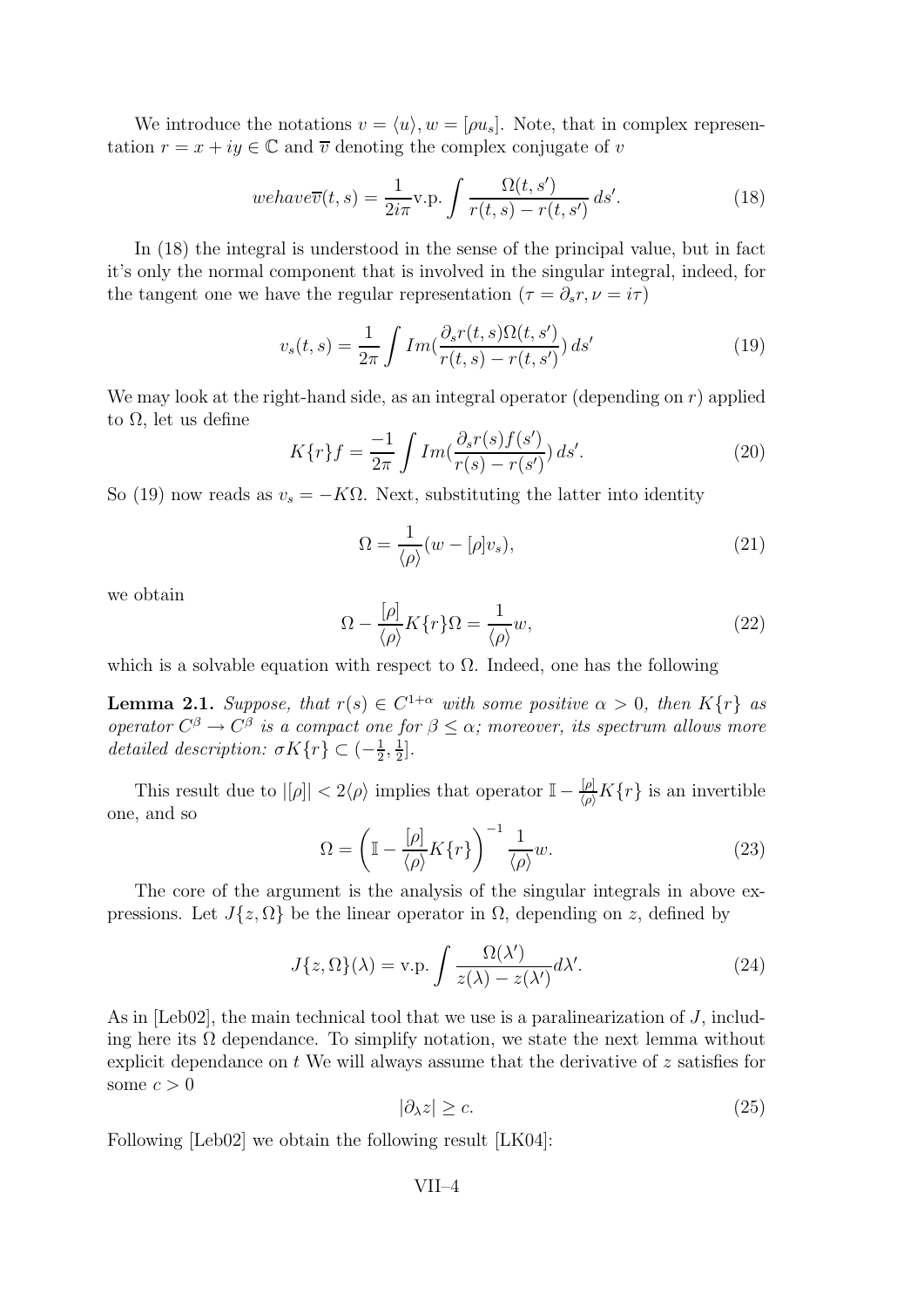**Lemma 2.2.** Let  $\alpha > 0$ ,  $0 \le \beta \le \alpha$ . Assume that  $z(\lambda) = x(\lambda) + iy(\lambda) \in C^{1+\alpha}$ and  $\Omega(\lambda) \in C^{\beta}$  for  $\beta > 0$ ,  $\Omega(\lambda) \in L^{\infty}$  for  $\beta = 0$ . Let  $\theta(\lambda) \in C_0^{\infty}$  equal to 1 in the *vicinity of*  $\lambda_0$ . Then one has

$$
J\{z,\Omega\} = T^{(\delta)}_{\frac{\pi\theta\Omega}{(z_{\lambda})^2}} |D_{\lambda}|\theta z + T^{(\delta)}_{\frac{\theta}{z_{\lambda}}} \mathbb{H}\theta\Omega + R^{(\delta)},\tag{26}
$$

where  $\mathbb H$  is the Hilbert operator:

$$
\mathbb{H}v = \text{v.p.} \int \frac{v(\lambda')}{\lambda - \lambda'} d\lambda' \tag{27}
$$

and  $R^{(\delta)} \in C^{\mu}$  near  $\lambda_0$  for all

$$
\mu < \mu_0 = \min(\beta + \delta\alpha, \alpha + \min(1, \delta\beta)).\tag{28}
$$

This lemma allows us to justify the reduction to the vortex sheet, we have

**Lemma 2.3.** In assumption of theorem 1.1 the traces  $u_+, v, w, \Omega$  belong to the space  $C^{\nu}(t; C^{\mu}_{s})$  for every  $\nu, \mu \, s.t \, \nu + \mu < \alpha$  and satisfy the system

$$
w_t - \partial_s \left( w(r_t - v) \cdot \tau + [\rho] \left( \frac{1}{2} |v|^2 - \frac{1}{8} \Omega^2 \right) \right) = [\rho] g \cdot \tau,
$$
\n(29)

$$
r_t \cdot \nu = v_n,\tag{30}
$$

$$
\Omega - \frac{\left[\rho\right]}{\left\langle\rho\right\rangle} K\left\{r\right\} \Omega = \frac{1}{\left\langle\rho\right\rangle} w,\tag{31}
$$

$$
\overline{v}(t,s) = \frac{1}{2i\pi}v.p. \int \frac{\Omega(t,s')}{r(t,s) - r(t,s')} ds'. \tag{32}
$$

As for the local problem, i.e. assuming conditions of the theorem 1.2 to be satisfied, we have, of course, the same equations of motion  $(29),(30)$ , but expressions for v change. Let us introduce  $\varphi \in C_0^{\infty}(U)$  which is equal to 1 in vicinity of  $V \subset \subset U$ . Due to div  $(u) = 0$  we have  $u = (-\partial_y \psi, \partial_x \psi)$  for some  $\psi \in C^{\nu}((-T, T); \mathcal{D}')$ ; with  $\tilde{u} =$  $(-\partial_y\varphi\psi, \partial_x\varphi\psi)$  one has  $\Delta\varphi\psi = \text{rot } (\tilde{u}) = \varphi\Omega\delta_{\Sigma} + \tilde{E}$ , with  $\tilde{E} \in C^{\nu}((-T, T); \mathcal{E}'(U \setminus$  $V$ ) so we get

$$
u|_{\tilde{V}} = \frac{(-y, x)}{2\pi |(x, y)|^2} * (\varphi \Omega \delta_{\Sigma_t}) + (-\partial_y E, \partial_x E)|_{\tilde{V}},
$$
\n(33)

where the "error" E is  $C^{\nu}$  in time with values in harmonic functions of  $(x, y)$ . So we get

**Lemma 2.4.** In assumption of theorem 1.2 the traces  $u_{\pm}$ , v, w,  $\Omega$  belong, near  $t_0$ ,  $s_0$ to the space  $C^{\nu}(t; C_{s}^{\alpha})$  and satisfy the system

$$
w_t - \partial_s \left( w(r_t - v) \cdot \tau + [\rho] \left( \frac{1}{2} |v|^2 - \frac{1}{8} \Omega^2 \right) \right) = [\rho] g \cdot \tau,
$$
 (34)

$$
r_t \cdot \nu = v_n,\tag{35}
$$

$$
\Omega = \frac{1}{\langle \rho \rangle}(w - [\rho]v_s) \tag{36}
$$

$$
\overline{v}(t,s) = \frac{1}{2i\pi}v.p. \int \frac{\varphi(r(t,s'))\Omega(t,s')}{r(t,s) - r(t,s')} ds' + E(t,r(t,s)).
$$
\n(37)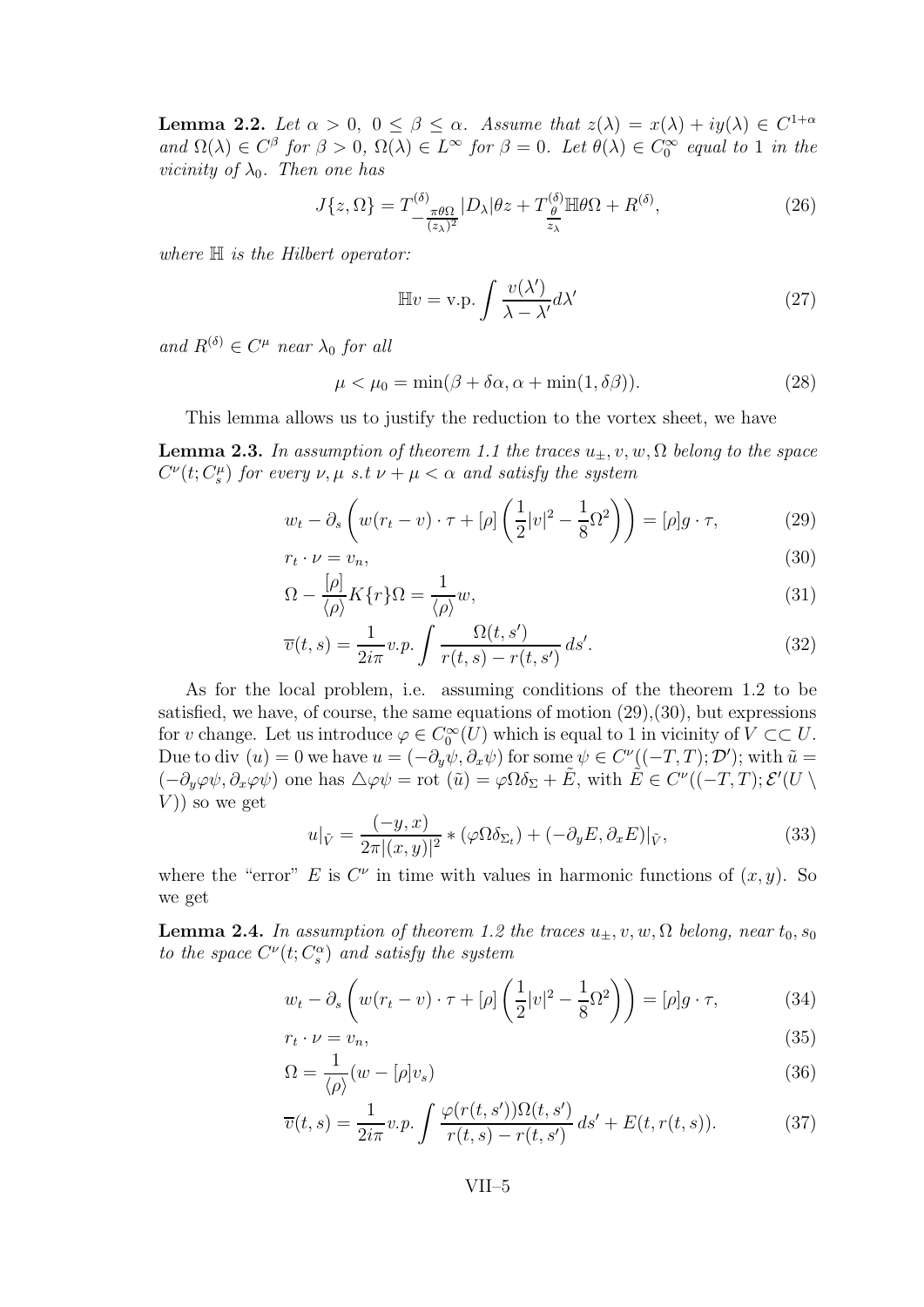Notice that Galilean transformations correspond to preserve  $t, s, \Omega$  and to move w, v, r to  $w - [\rho]V.\tau, v - V, r - tV$  where V is a constant real vector. The above system is invariant with respect to Galilean transformations, except that the error term E is replaced by  $E - V$ .

#### 3. Regularity of solutions

Benefitting from the above reductions we address now first local and then global issues.

#### 3.1. Local regularity of a weak solution

Consider a weak solution to the problem (1)-(3) assuming conditions of theorem 1.2 to be satisfied. By a suitable galilean transformation, and using  $\Omega(t_0, s_0) \neq 0$ , we may suppose that the speeds of the flows on the both sides of the interface are equal in modulus but have different signs in  $(x_0, y_0)$ , i.e.  $v(t_0, s_0) = 0$ , and that w is non-vanishing near  $(t_0, s_0)$ . By Lemma 2.4 there exists  $\lambda(t, s)$ , such that  $\lambda \in C^{\nu}(t, C_s^{1+\alpha}) \cap C^{1+\nu}(t, C_s^{\alpha})$  and

$$
\lambda_s = w,\tag{38}
$$

$$
\lambda_t = (a - v_s)w + [\rho]U,\tag{39}
$$

with

$$
a = \partial_t r \cdot \tau, \quad U = \frac{1}{2}|v|^2 - \frac{\Omega^2}{8} + g.r,\tag{40}
$$

Introducing this new parameter  $\lambda$  with allows us to reformulate the problem: the parametrization of the vortex sheet  $(x(t, \lambda), y(t, \lambda))$  satisfies the following system (we move  $\Omega$  to  $\Omega \frac{ds}{d\lambda}$ )

$$
\begin{cases}\n x_t = F_1(x, y) \\
 y_t = F_2(x, y)\n\end{cases} \tag{41}
$$

where the nonlinear first order operators are defined by

$$
F_1(x, y) = v_1 - [\rho]Ux_\lambda, \quad F_2(x, y) = v_2 - [\rho]Uy_\lambda,
$$
\n(42)

here

$$
(v_1 - iv_2)(t, \lambda) = \frac{1}{2\pi i} \mathbf{v} \cdot \mathbf{p} \int \frac{\varphi(x(t, \lambda'), y(t, \lambda'))\Omega(t, \lambda')}{z(t, \lambda) - z(t, \lambda')} d\lambda' + E(t, x(t, \lambda), y(t, \lambda))
$$
\n
$$
= \frac{1}{2\pi i} \mathbf{v} \cdot \mathbf{p} \int \frac{\varphi(x(t, \lambda'), y(t, \lambda'))\Omega(t, \lambda')}{\Omega^2} d\lambda' + E(t, x(t, \lambda), y(t, \lambda))
$$
\n(4.4)

$$
U(t,\lambda) = \frac{1}{2}(v_1^2 + v_2^2) - \frac{\Omega^2}{8(x_\lambda^2 + y_\lambda^2)} + \gamma_1 x + \gamma_2 y \tag{44}
$$

where  $(\gamma_1, \gamma_2)$  is the gravity, and  $\Omega$  satisfies

$$
\Omega = \frac{1}{\langle \rho \rangle} (1 - [\rho](x_{\lambda}v_1 + y_{\lambda}v_2)). \tag{45}
$$

We have used notation  $z(t, \lambda) = x(t, \lambda) + iy(t, \lambda)$ . The error term  $E(t, x, y)$  belongs to  $C_t^{\nu}(C^{\infty}(V))$  as soon as the cutoff function  $\varphi \in C_0^{\infty}(U)$  is equal to 1 in vicinity of  $V \subset\subset U$ .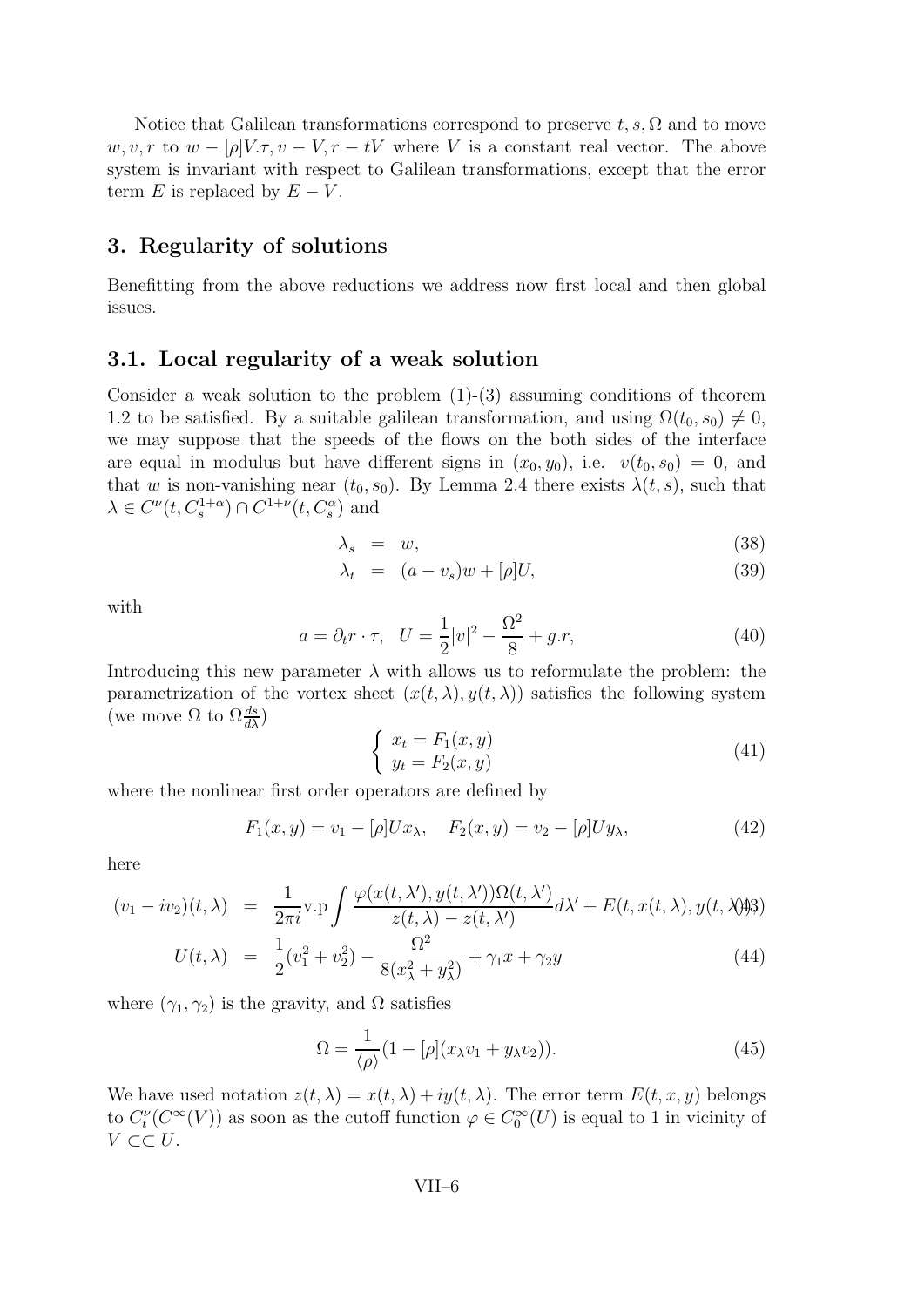Using the lemma 2.2 and the basics of the paradifferential calculus we show, that (41) is a nonlinear elliptic system and obtain the following result, which implies theorem 1.2.

**Theorem 3.1.** Suppose  $z = x + iy \in C^{\nu}(t; C_{\lambda}^{1+\alpha})$  $(\lambda^{1+\alpha}), \Omega \in C^{\nu}(t; C^{\alpha}_{\lambda})$  near  $(t_0, \lambda_0)$ satisfies the conditions

$$
\exists c: \forall t, \lambda, \lambda' \ \ |z(t, \lambda) - z(t, \lambda')| \ge c|\lambda - \lambda'|,\tag{46}
$$

$$
\Omega(t_0, \lambda_0) \neq 0. \tag{47}
$$

and  $(x, y)$  is a weak solution of the system (41) with  $E \in C^{\nu}(t; C^{\infty}_{x,y})$  near  $(t_0, z(t_0, \lambda_0))$ . Then near  $(t_0, \lambda_0)$  we have

$$
x, y \in C^{1+\nu}(t; C^{\infty}_{\lambda}), \quad \Omega \in C^{\nu}(t; C^{\infty}_{\lambda})
$$
\n
$$
(48)
$$

#### 3.2. Regularity of a global solution

Let us first address  $C^{\infty}$  regularity of a solution to a global problem: the following theorem takes place:

**Theorem 3.2.** In assumption of the theorem 1.1 one has  $\Sigma, \Omega \in C^{\infty}$ .

Proof. Let us see, what we gain by applying the theorem 1.2 in conditions of theorem 1.1. Let  $\nu > 0, \mu > 0$  s.t  $\mu + \nu < \alpha$ ; by lemma 2.3 we have  $\Omega \in C^{\nu}(t; C_s^{\mu})$ , so  $u \in C^{\nu}(t; \mathcal{D}')$  and we may apply theorem 1.2 with  $\mu$  instead of  $\alpha$ . We immediately obtain  $r \in C^{1+\nu}((-T,T); C^{\infty})$  and  $\Omega, v, w \in C^{\nu}((-T,T); C^{\infty})$ . Using (29), we get  $w \in C^{1+\nu}((-T,T); C^{\infty})$  Next, recalling that  $\Omega$  is solution of the an essentially spacial integral equation (31), we deduce, that  $\Omega \in C^{1+\nu}((-T,T); C^{\infty})$ , and therefore we can now apply the local theorem with  $\nu + 1$  and so by induction we prove the theorem.  $\Box$ 

Next, applying standard formal series techniques and the estimates close to the ones in [Leb02] one obtains analyticity property of the global solution.

#### 4. Local time existence of analytic solution

Suppose now, that the interface  $\Sigma_t$  is a graph of a periodic function  $y(x)$ : in other words  $r(s, t) = (x(s), y(x(s), t))$ , and changing variables in (29),(30) we obtain:

$$
W_t - \partial_x \left( -v_1 W + [\rho] \left( \frac{1}{2} (v_1^2 + v_2^2) - \frac{1}{8} \frac{1}{1 + y_x^2} \Omega^2 \right) \right) = [\rho] \gamma y_x \tag{49}
$$

$$
y_t = -y_x v_1 + v_2 \tag{50}
$$

We assumed here, that  $q = (0, \gamma)$ . The representations (18) take form:

$$
v_1(x,t) = -\frac{1}{2\pi} \mathbf{v} \cdot \mathbf{p} \int_{\mathbb{R}} \frac{y(x,t) - y(x',t)}{(x-x')^2 + (y(x,t) - y(x',t))^2} \Omega(x',t) dx', \qquad (51)
$$

$$
v_2(x,t) = \frac{1}{2\pi} \text{v.p} \int_{\mathbb{R}} \frac{x - x'}{(x - x')^2 + (y(x,t) - y(x',t))^2} \Omega(x',t) dx'. \tag{52}
$$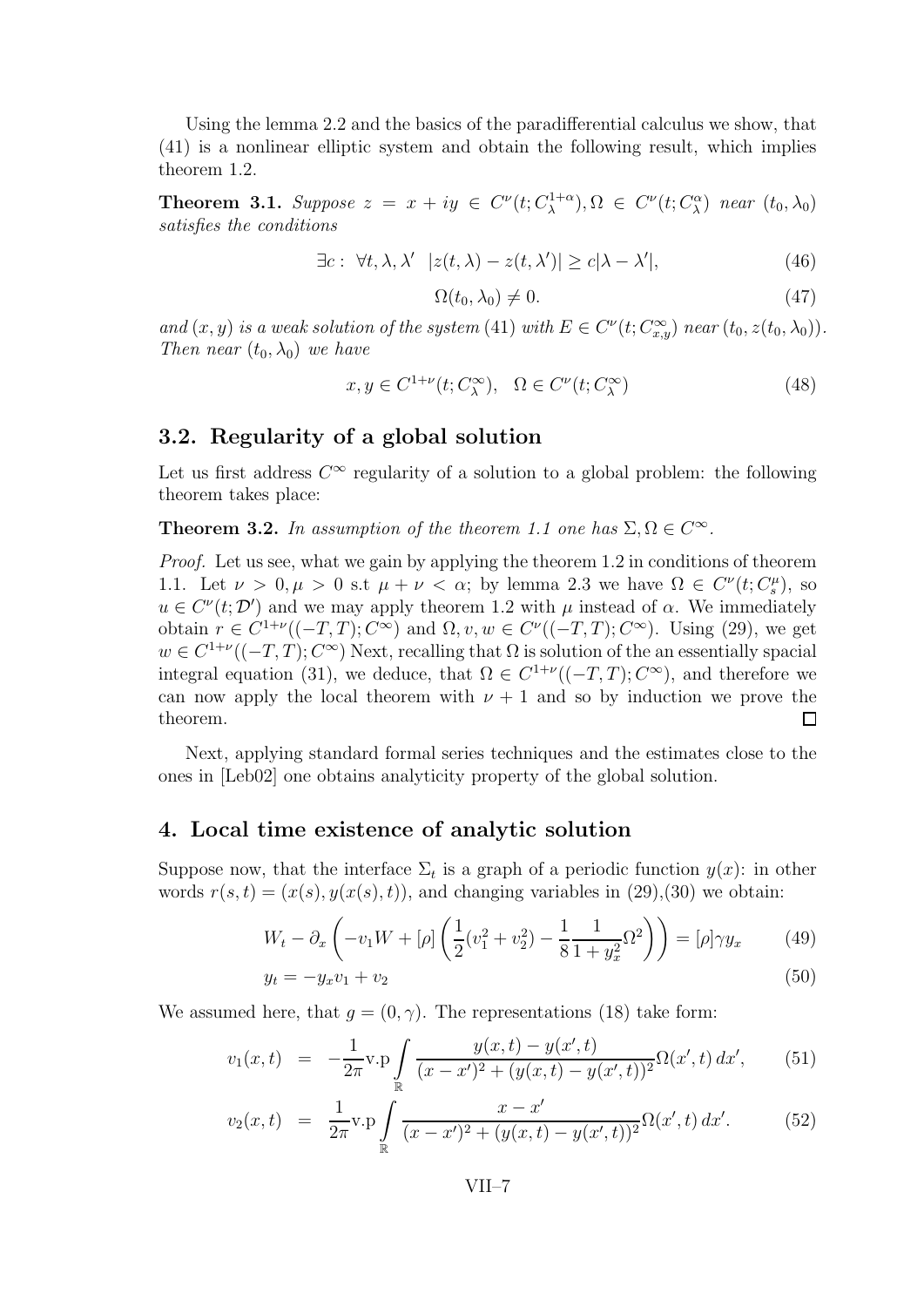Equations (49)-(52) together with

$$
W = \langle \rho \rangle \Omega + [\rho](v_1 + y_x v_2) \tag{53}
$$

properly define an evolution equation, as it was demonstrated in the previous section.

We seek  $\pi$ -periodic analytic solutions to the stated problem. Following [SSBF81] we fix arbitrary  $\alpha \in (0,1)$  and define the scale of Banach spaces  $B_s$  of holomorphic in  $b_s = \{x + i\zeta, x \in \mathbb{R}/\pi\mathbb{Z}, |\zeta| < s\}$  functions, with the Hölder  $\alpha$  norm:

$$
||u||_{s} := ||u; B_{s}|| := \sup_{|\zeta| < s} |u(\cdot + i\zeta)|_{\alpha} \tag{54}
$$

here and further

$$
|f|_{\alpha} := ||f; C^{\alpha}(\mathbb{R}/\pi\mathbb{Z})|| \tag{55}
$$

We will show, that the Cauchy problem is well posed in  $B_s$ , i.e. that for small time there exists a solution  $(y, W) \in B_s^2$ , holomorphic in t as well. To do this we will use an abstract Cauchy-Kovalevski theorem in Nishida's [Nis77] formulation.

We state the problem formally for the triple  $(W, y, y_x)$ , the equations are (49)-(52) with an equation for  $y_x$ , which is obtained by differentiating (50):

$$
y_{xt} = -y_{xx}v_1 - y_xv_{1,x} + v_{2,x}.
$$
\n(56)

In [SSBF81] (Prop. 4.1 and further) was proved

**Lemma 4.1.** For  $|\text{Im } y_x|_{0,b_s}$ ,  $|\text{Im } \tilde{y}_x|_{0,b_s} < \frac{1}{2}$  $\frac{1}{2}$  and  $||y_x||_s, ||\Omega||_s, ||\tilde{y}_x||_s, ||\tilde{\Omega}||_s$  bounded,

$$
||v_i\{\Omega, y\} - v_i\{\tilde{\Omega}, \tilde{y}\}||_s \le C(||\Omega - \tilde{\Omega}||_s + ||y_x - \tilde{y}_x||_s), \quad i = 1, 2. \tag{57}
$$

In the right-hand side of the estimate (57) we find s-norm of  $y_x$ , this explains, why we had to add (56) to the problem formulation. This lemma insures existence to the problem in the case  $\rho_{\pm} = 1$  in which  $[\rho] = 0$  and  $W = \Omega$ . In the general case we have

$$
v_1 + y_x v_2 = v_{(x)} = v_{(x)} \{W, y\}
$$
\n(58)

$$
\Omega = \Omega\{W, y\} = \frac{1}{\langle \rho \rangle} W - \frac{[\rho]}{\langle \rho \rangle} v_{(x)} \{W, y\}
$$
\n(59)

So, all we have to prove to obtain existence of the holomorphic solution is to estimate  $v<sub>s</sub>$  via W and y, let us prove a weak

**Lemma 4.2.** Suppose  $\Vert W \Vert_s, \Vert \tilde{W} \Vert_s$  are bounded and y,  $\tilde{y}$  are in vicinity of some  $y_0^0 \in B_s$  and are such that norms of imaginary parts  $\|\text{Im } y_x\|_s$ ,  $\|\text{Im } \tilde{y}_x\|_s$  are small enough (i.e. less then a positive constant depending on the  $C^{1+\alpha}$  norms of y and  $\tilde{y}$ on the real axis), then we have

$$
||v_{(x)}\{W,y\} - v_{(x)}\{\tilde{W},\tilde{y}\}||_{s} \le C(||W - \tilde{W}||_{s} + ||y_{x} - \tilde{y}_{x}||_{s}).
$$
\n(60)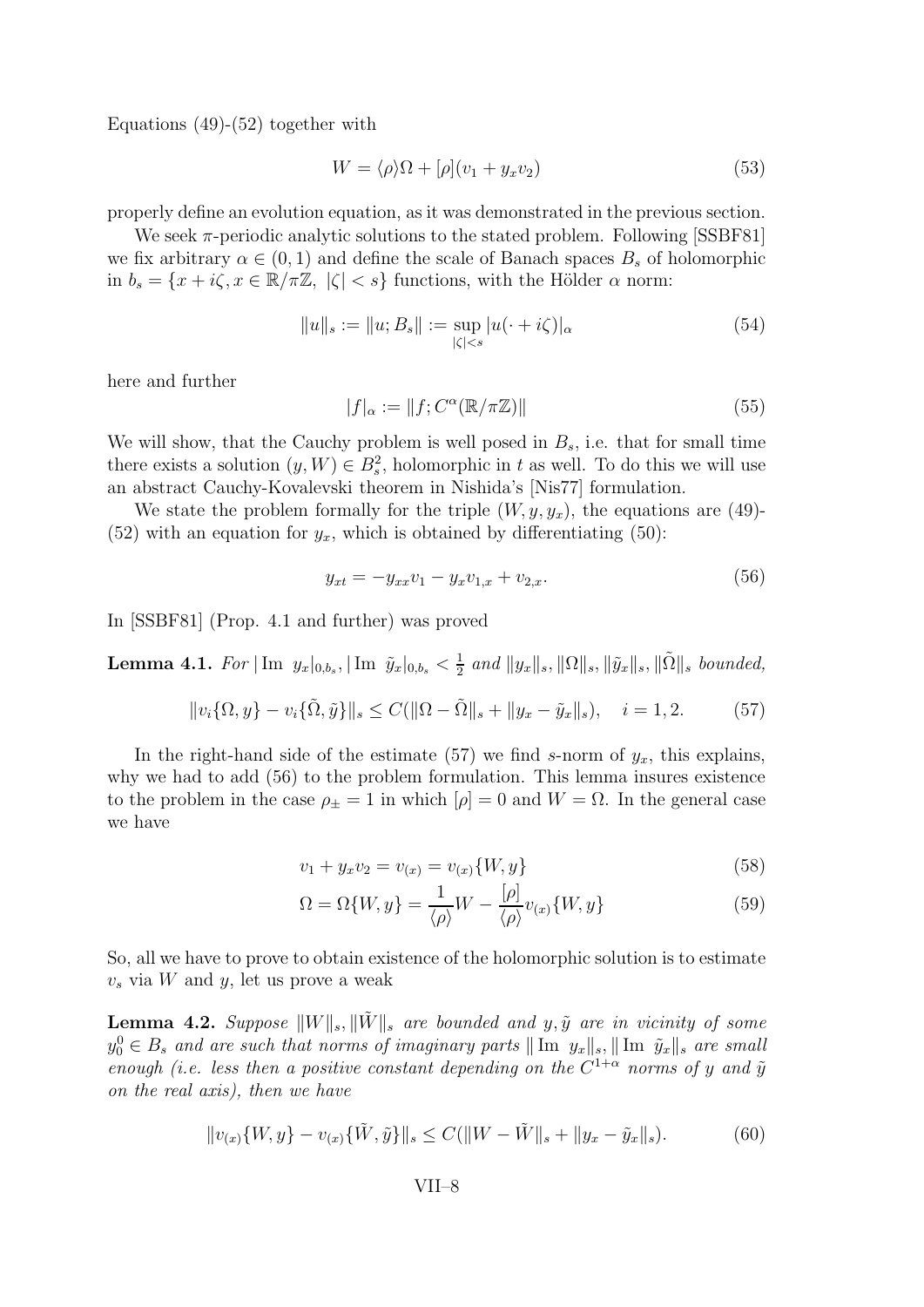*Proof.* As we have shown in the previous sections for real  $x \in \mathbb{R}/\pi\mathbb{Z}$  we have

$$
v_{(x)}\{W,y\}(x) = -\left(\mathbb{I} - \frac{[\rho]}{\langle \rho \rangle} K\{y^0\}\right)^{-1} \frac{1}{\langle \rho \rangle} K\{y^0\} W^0(x) \tag{61}
$$

here we used notation  $f^0 = f|_{\text{Im } z=0}$  for the restriction to real axis. So, the key point to prove (60) is to understand the properties of the function  $y^0 \mapsto K\{y^0\}$ as a mapping  $C^{1+\alpha} \to L(C^{\alpha})$ . This mapping is bounded and Lipschitz. These properties can be obtained f.e. as a consequence of Lemma 4.1. Next, as we can restrict ourselves with consideration of vicinity of  $y_0^0$ , so we have an estimate

$$
\|\left(\mathbb{I} - \frac{[\rho]}{\langle \rho \rangle} K\{y^0\}\right)^{-1} K\{y^0\}; L(C^{\alpha})\| \le C(\|y^0_{0,x}\|_s, \|y^0_{0,x} - y^0_x\|_s). \tag{62}
$$

And this is already enough to obtain "(60) on the real axis":

$$
|v_{(x)}^0 \{W^0, y^0\} - v_{(x)}^0 \{\tilde{W}^0, \tilde{y}^0\}|_{\alpha} \le C(|W^0 - \tilde{W}^0|_{\alpha} + |y_x^0 - \tilde{y}_x^0|_{\alpha}).
$$
 (63)

The lemma statement is a small perturbation consequence of (63).

$$
\Box
$$

So, the final result is

**Theorem 4.3.** For all initial data  $y_0, W_0 \in B_{s_0}$ , such that  $\|\text{Im } y_{0,x}\|_{s_0}$  and  $\|\text{Im } y_{0,x}\|_{s_0}$ are sufficiently small, there exists a constant  $\beta$  s.t. for  $|t| < \beta(s_0 - s)$  the system has a unique solution  $(W, y) \in B_s^2$ , which is a holomorphic function of t.

Remark. A similar result was obtained in [SS85], but in a slightly different framework: although a more general problem was considered in [SS85], nevertheless the final result was obtained in assumption of relative smallness of initial data, which we have managed to avoid due to lemmas 4.2 and 2.1.

#### References

- [Bon81] J.-M. Bony. Calcul symbolique et propagation des singularités pour les  $\acute{e}$ quations aux dérivées partielles non linéaires. Ann. Sci. Ec. Norm.  $Sup.$ , IV série, 14:209–246, 1981.
- [Leb02] G. Lebeau. Régularité du problème de Kelvin-Helmholtz pour l'équation d'Euler 2d. ESAIM: COCV, 08:801–825, 2002.
- [Wu] Sijue Wu Recent progress in mathematical analysis of vortex sheets. Proceedings of the International Congress of Mathematicians, Vol. III (Beijing, 2002), 233–242, Higher Ed. Press, Beijing, 2002.
- [LK04] G. Lebeau. and V. Kamotski On 2D Rayleigh-Taylor instabilities. to appear in Asymptotic Analysis , 2004
- [SS85] C. Sulem and P.L. Sulem. Finite time analyticity for the two- and three-dimensional Rayleigh- Taylor instability. Trans. Am. Math. Soc., 287(1):127–160, 1985.